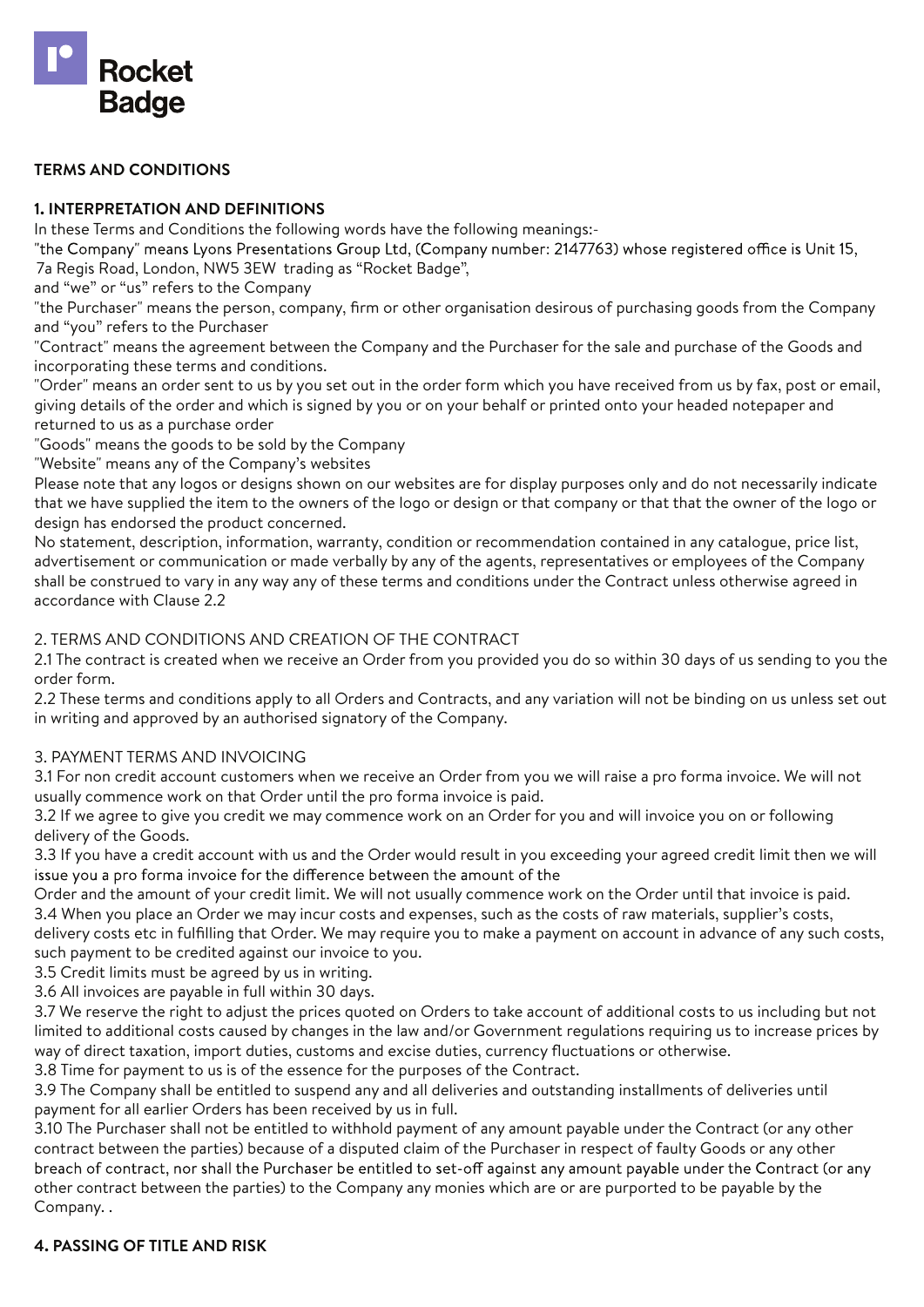4.1 Risk in the Goods shall pass to the Purchaser from the time of despatch to the Purchaser or its agent and the Purchaser shall insure the Goods against loss and damage by fire or other insurable risk from that time until the ownership of the Goods passes to the Purchaser. The Purchaser shall hold on trust for the Company any insurance monies received as a result of such loss or damage.

4.2 Ownership of Goods shall not pass to the Purchaser until payment is received by the Company in full in respect of the Goods and all other sums which are or which become due to the Company from the Purchaser.

4.3 The Purchaser agrees that section 32(3) of the Sale of Goods Act 1979 shall not apply to Goods sent by the Company. 4.4 Upon termination of the Contract (howsoever caused), this clause 4 shall remain in effect.

# **5. PRODUCTS**

We reserve the right to alter minor details or design of goods which do not materially change their character or value without notice. We believe we have accurately described the goods in the Company's catalogues and websites. However all illustrations contained in the Company's catalogues, brochures, websites, advertisements or price lists are approximate only and are intended to give a general idea of the goods described therein. If there is a particular aspect of the description of the goods on which you intend to rely, you must advise us of that in writing before we prepare and send you an Order Form.

# **6. VAT**

Where applicable all prices quoted are subject to VAT at the current rate.

## **7. DELIVERY**

7.1 We will arrange delivery of the Goods to the address(es) specified on the Order.

7.2 The Company will use reasonable endeavours to agree a mutually convenient delivery date. However any time or date given for delivery of the Goods whether specified in the Order or otherwise given by the Company shall be taken as an estimate made by the Company in good faith but shall not be binding upon the Company as a term of the Contract or otherwise. Time of delivery is not of the essence for the purposes of the Contract and the Company will not be liable for any loss or damage sustained by the Purchaser in consequence of any failure to deliver within such time or by such date or in consequence of the delay howsoever caused. The Company's delay in delivery of the Goods shall not by itself entitle the Buyer to terminate or rescind the Contract.

7.3 The Company can in certain circumstances arrange special express deliveries of Goods, subject to additional charges to you. However, the Company cannot guarantee that such express deliveries will be delivered on the agreed date and the Company does not accept liability for any loss or damage arising from the delay or error in the delivery of such Goods. 7.4 Where Goods are delivered by installments under the Contract each installment shall be deemed to be sold under a separate Contract and any failure on the part of the Company for the delivery of a particular installment or any defectsin workmanship or materials affecting any particular installment shall not entitle the Purchaser to repudiate the Contract with regard to any installments remaining deliverable or to refuse or withhold payment for any Goods delivered.

# **8. QUANTITY VARIATION**

We shall be deemed to have fulfilled our contract by delivery of a quantity within 10% plus or minus of the quantity of printed goods ordered and you will be charged at the contract rate for the quantity delivered.

# **9. COMPLAINTS**

9.1 Complaints in connection with the Goods or their delivery must be made in writing to us, so as to reach us within 5 days of the date of delivery.

9.2 You should examine all goods delivered at the time of delivery. Subject to clause 10 we shall not be liable for any loss arising from damage caused to the Goods in transit unless the loss or damage is noted on the delivery note at the time of delivery and subsequently reported to us in writing in accordance with clauses

9.3 Complaints in respect of delay or non-delivery must be made in writing so as to reach us within 4 days from the agreed delivery date.

# **10. LIABILITY**

10.1 Subject to clause 10.5 our liability for any loss or damage suffered by you (or others) in respect of the Goods or any representation or statement shall be limited to the contract value of the Goods.

10.2 Subject to clause 10.5 we can accept no responsibility for loss or damage arising from the supply of Goods under the Contract unless you have fully complied with the complaints procedure set out in clause 9

10.3 Subject to clauses 10.1 and 10.5, we shall not be responsible for any financial loss, damage, arising from a delay, failure to deliver the Goods, or damage to or defects in the Goods.

10.4 Unless specifically agreed by a director of the Company in writing we shall not be responsible for any loss of profits or consequential loss or damage arising from a delay or failure to deliver the Goods or damage to or defects in the Goods. 10.5 Nothing in these terms and conditions restricts our liability for death or personal injury as a result of our negligence. 10.6 Nothing in these terms and conditions shall affect the statutory rights of a consumer.

# **11. CANCELLATION CHARGES**

A charge will be made by the Company for all cancelled orders based on the charge for all work carried out up to the date of cancellation and the cost of materials no longer usable elsewhere.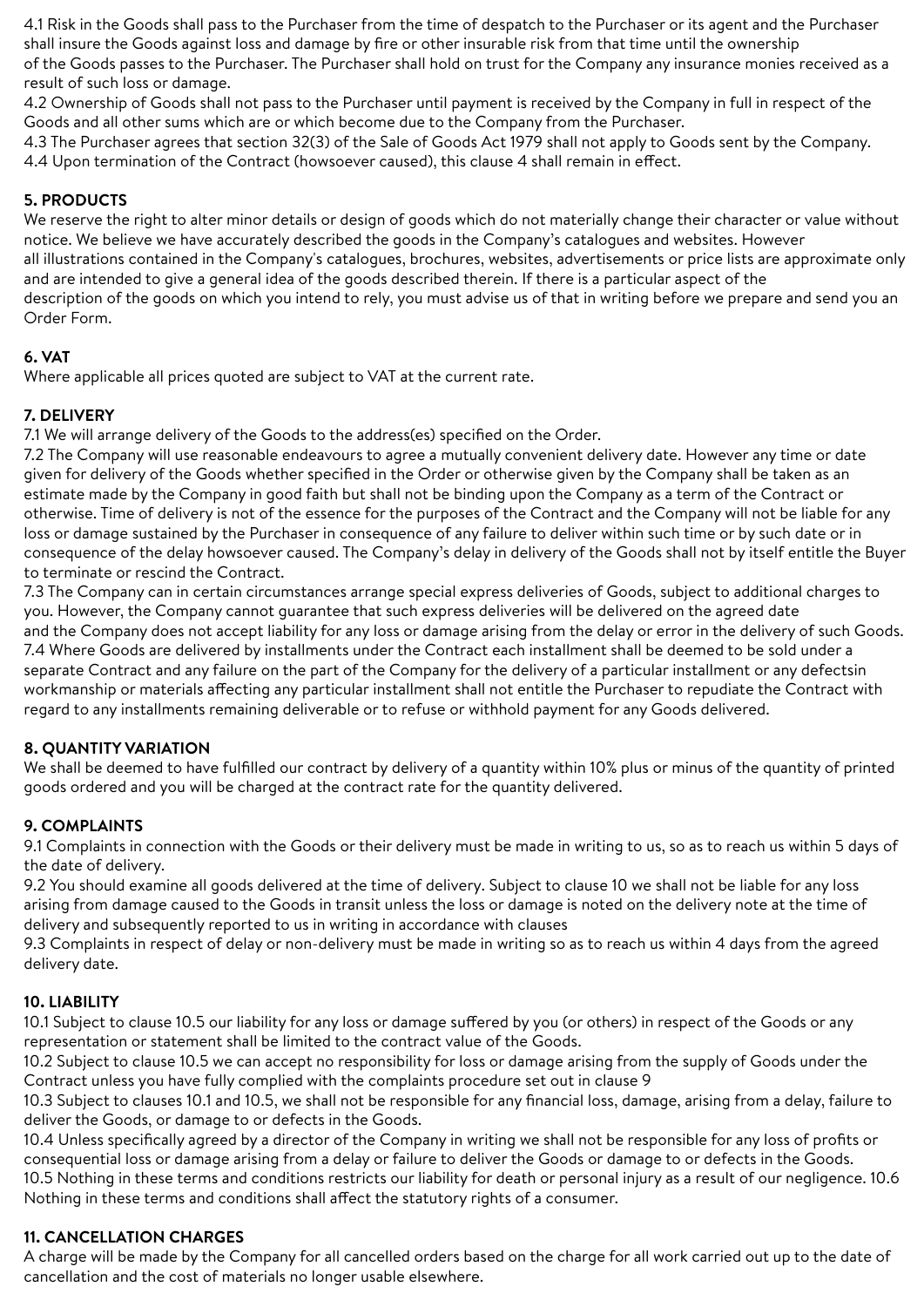## **12. SAMPLES**

12.1 Upon request we may send you a sample product for approval prior to you placing an Order. We may require you to pay for this sample in advance and you will be charged for the sample if you do not return it to us in good condition within 14 days.

12.2 We may also send you a sample product for approval after you have placed an Order. We may require you to pay for this sample in advance and you will be charged for the sample if you do not return it to us in good condition within 14 days. Any comments on the sample or requests for alterations should be communicated to us as soon as possible and the Company will make reasonable efforts to comply but shall not be obliged to implement alterations to specifications. Dissatisfaction with such a sample will not amount to grounds for rescission of the Order.

## **13. OVERDUE ACCOUNTS**

13.1 Interest will be payable on overdue accounts, at the rate of 5% above the Barclays Bank plc base rate from time to time from the date the account became due until payment is received. This does not prevent us from pursuing payment of overdue accounts at any time after payment becomes due and shall be in addition to and without prejudice to any other rights we may have against you.

13.2 If an account is overdue for more than 14 days we are entitled to withhold future deliveries.

13.3 In addition to our statutory rights we are entitled to claim from you all legal or collection charges on overdue accounts. 13.4 The rights specified in clause 13 are cumulative and not alternatives.

### **14. DEFAULT OF PURCHASER**

#### 14.1 In the event that:

14.1.1 The Purchaser shall be in material breach of any of its obligations under the Contract; or

14.1.2 Any distress or execution shall be levied on the Purchaser's property or assets; or

14.1.3 If the Purchaser (being an individual or partnership) shall make or offer to make any voluntary arrangement or composition with its creditors or become bankrupt or if any bankruptcy petition be presented against him; or

14.1.4 If the Purchaser (being a company) has an administrative receiver or administrator appointed or makes a voluntary arrangement with its creditors or commences to be wound up; or

14.1.5 Otherwise if the Purchaser fails to pays its debts as and when they fall due;

the Company at its discretion and without prejudice to any other right or claim may by notice in writing immediately terminate, wholly or in part, the Contract between the Company and the Purchaser or may (without prejudice to the Company's rights subsequently to terminate the Contract for the same cause should it so decide) by notice in writing suspend further deliveries of Goods.

### **15. QUANTITY CHANGES TO ORDERS**

Any increase in the quantity of goods will be treated as a separate Order.

### **16. ARTWORK AND PRINTING**

16.1 The artwork and print prices shown in our brochures and websites include printing one colour and one position from camera ready artwork supplied. The advertised prices are subject to change and will be confirmed on the Order, subject to the provisions of clause 3.4. Please contact us with queries relating to charges for artwork and printing prior to placing an Order.

16.2 Where you provide the artwork or design for us to use you warrant that you are entitled to use that artwork or design and either owns the copyright or are entitled to use it and will indemnify us against all claims made by third parties. 16.3 Where you have asked us to create artwork or designs for you, we retain the copyright in such artwork and designs unless we agree in writing that you have acquired its ownership.

### **17. FORCE MAJEURE**

We will not be responsible for failure and/or delay in the carrying out of our obligations under the Contract arising out of any cause outside our reasonable control or by inability to procure materials or articles except at higher prices due to any cause and in such circumstances we shall be entitled by written notice to the Purchaser to terminate the Contract in whole or in part without incurring any liability whatsoever to you.

### **18. ASSIGNMENT**

The Purchaser may not assign, sub-contract or in any way transfer or dispose any of its rights or obligations under the Contract without the prior written consent of the Company.

### **19. GENERAL**

19.1 The Contracts (Rights of Third Parties) Act 1999 shall not apply.

19.2 Each right or remedy of the Company pursuant to these terms and conditions is without prejudice to any other right or remedy of the Company whether under the Contract or not.

19.3 This agreement shall be governed by English Law and the parties submit to the non-exclusive jurisdiction of the English Courts.

# **20. GUARANTEE**